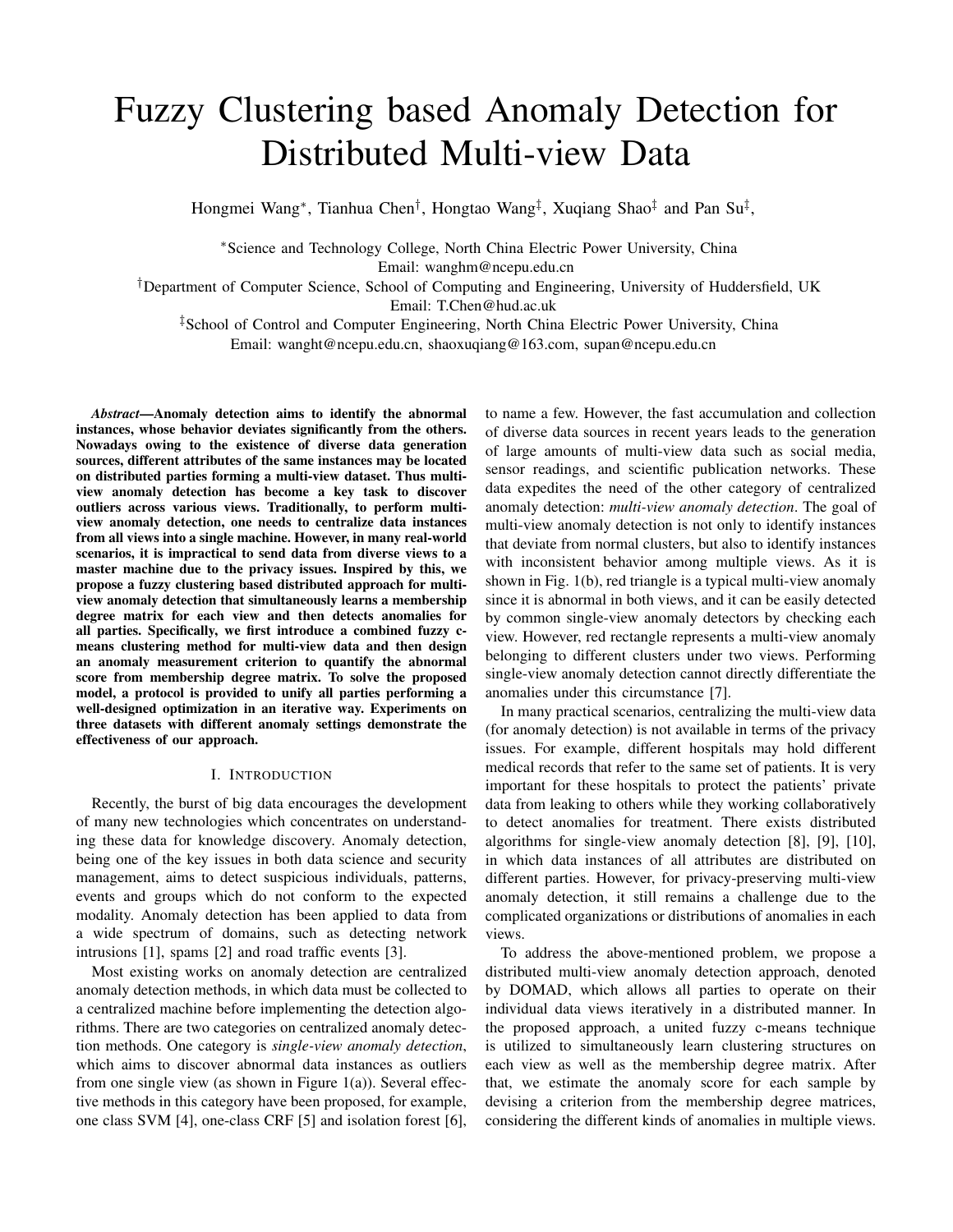

(b) multi-view anomaly

Fig. 1. Two categories of centralized anomaly detection. (a) Red triangles are single-view anomalies. (b) Red triangle and rectangle are multi-view anomalies.

To solve the proposed model, we develop a protocol to unify all parties performing a well-designed optimization algorithm in an iterative way. Finally, experiments on several public benchmark datasets are reported to show the effectiveness of the method.

The main sections of this paper are organized as follows: In Section III, we propose a novel multi-view anomaly detection approach based on unified fuzzy c-means technique. Our approach can give a fuzzy membership degree for multi-view instances and anomalies are identified from the perspective of membership degree matrix. In Section IV, we present an efficient optimization algorithm to solve the objective of anomaly detection approach, and devise a protocol to supervise multiparties to perform a well-designed distributed optimization algorithm in an iterative way, while protecting the privacy of their own data. To evaluate the proposed model, we conduct extensive experiments on three UCI datasets and demonstrate the effectiveness of our approach in Section V.

# II. RELATED WORKS

The growing popularity of data acquisition techniques from diverse data sources has made it easy to collect multiple views for the same entity. Many data sets in real world are naturally comprised of different views, which are often called *Multi-view Data* [11]. Studying multi-view data is with great challenges compared to single-view data due to the diverse generation mechanisms under different views.

One of the popular research on multi-view data is multiview clustering or co-clustering, which aims to divide instances into clusters based on multiple views. One class of solution is to utilize traditional single-view clustering algorithms and then fuses them based on consensus [12]. [13] projects multi-view data into a common lower dimensional subspace and applies k-means to get the partitions. Another class of methods is based on fuzzy set theory that gives soft partitions on multi-view data. For example, [14] proposed a FCM-type fuzzy co-clustering algorithm for categorical multivariate data. [15] devised a fuzzy co-clustering algorithm on distributed co-occurrence data, where vertically partitioned cooccurrence information is stored in multiple parties. However, these methods could not identify anomalies or outliers hidden in multi-view datasets.

To tackle the problem of multi-view anomaly detection, horizontal anomaly detection (HOAD)[16] is presented to detect sample whose behavior is inconsistent among different sources. Affinity propagation (AP) [17] based multi-view anomaly detection algorithm is proposed by measuring the differences between each sample and its neighborhoods in different views. Recently, dual-regularized multi-view outlier detection method (DMOD) [7] and multi-view low-Rank analysis (MLRA) method [18] are proposed respectively. However, these methods can only be performed on a single master machine, which comes with limitations on distributed computation due to the privacy issues. Although several privacypreserving multi-party clustering algorithms have been proposed [19], [20], distributed privacy-preserving multi-view anomaly detection approach has not been addressed. In this paper, we fill this gap by utilizing distributed multi-view fuzzy clustering with privacy concerns.

# III. MULTI-VIEW FUZZY ANOMALY DETECTION APPROACH

In this section, we first introduce the preliminary knowledge of fuzzy c-means technique. After that we propose our unified multi-view fuzzy anomaly detection approach.

# *A. Preliminary Knowledge*

Many tools and methods [21], [22], [23], [24], [25], [26], [27] have been successfully developed in the framework of fuzzy set theory, owing to its capability to deal with vague and imprecise information. Among these, fuzzy c-means(FCM) [28] extends conventional clustering algorithms that produces individual clusters separated by sharp boundaries, and allows an object belonging to differen clusters at the same time to various degrees, overcoming boolean boundaries that are often not natural or even counterintuitive. Let  $\{x_i \in \mathbb{R}^d | i = 1, \cdots, N\}$ be a set of  $N$  data instances. The objective of FCM using the representation of membership degree can be written as:

$$
\min_{U,B} \sum_{c=1}^{C} \sum_{i=1}^{N} u_{ci}^{m} ||x_i - b_c||^2
$$
\n
$$
s.t. \ u_{ci} \in [0,1], \sum_{c=1}^{C} u_{ci} = 1, \forall i = 1, \cdots, N
$$
\n(1)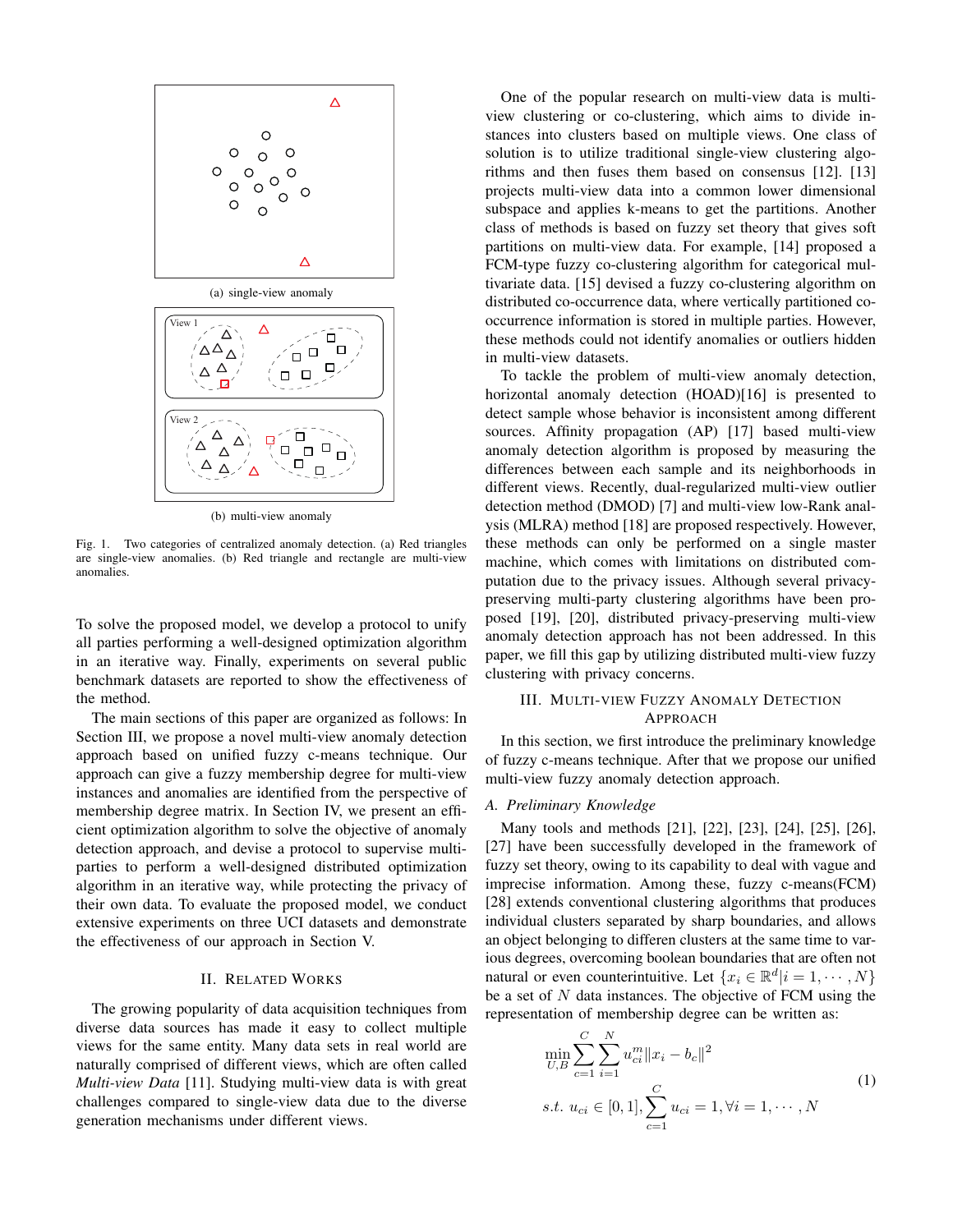where  $b_c \in \mathbb{R}^d$  is the centroid vector for cluster  $c$  ( $c =$  $1, \dots, C$ ,  $u_{ci}$  denotes the membership degree of i th instances to the  $c$  th fuzzy cluster, and  $m$  denotes the weighting exponent that controls the extent of membership sharing between fuzzy clusters. Let  $U = (u_{ci}) \in \mathbb{R}^{C \times N}$ ,  $\hat{B} = (b_1^T, b_2^T, \dots, b_C^T) \in$  $\mathbb{R}^{C \times d}$  be the membership degree matrix and cluster centroid matrix in latent space, respectively. Note that the sum of each column of  $U$  should equal one. The objective is to learn the above two matrices by minimizing the sum of distances between the data instances and the corresponding cluster centers. Like traditional k-means, FCM also suffers from the vulnerability to outliers, especially for distributed multi-view data [11].

## *B. The Proposed Approach*

Suppose there are  $V$  parties for the same data instances, and each party has a collection of features to form a view. To detect the anomalies, although it is straightforward to perform common algorithms view by view separately, the performance is not prominent largely because an multi-view anomaly may not behave anomalous in every single view (see red rectangle in Figure 1(b)). Therefore, optimizing objective functions on their individual view's data could not sufficiently utilize other view's useful information and lead to bias on multi-view anomaly detection.

To address this issue, we formalize a united Multiview Fuzzy c-means approach, denoted as MFCM, to learn a common membership degree matrix  $U$  by utilizing data from all views. We denote the dataset  $X = \{X^{(1)}, \cdots, X^{(k)}, \cdots, X^{(V)}\}, \text{ where } X^{(k)} =$  $(x_1^{(k)}, \dots, x_N^{(k)}) \in \mathbb{R}^{d_k \times N}$  is the input data with N instances in the  $k$  th view. Then the objective of our approach can be formulated as:

$$
\min_{U, B^{(1)}, \dots, B^{(V)}} \sum_{k=1}^{V} \sum_{c=1}^{C} \sum_{i=1}^{N} u_{ci}^{m} ||x_i^{(k)} - b_c^{(k)}||^2
$$
\n
$$
s.t. u_{ci} \in [0, 1], \sum_{c=1}^{C} u_{ci} = 1, \forall i = 1, \dots, N
$$
\n(2)

where  $B^{(k)} = (b_1^{(k)T}, \dots, b_C^{(k)T}) \in \mathbb{R}^{C \times d_k}$  is the cluster centroid matrix for the  $k$  th view.

Remark Unlike running the single-view FCM method in each view, our MFCM approach formalize a united objective by simultaneously summarizing the objectives of all views. This method takes all view's data involved to a single objective function and shares the same membership degree matrix U for each view, which can guarantee that more latent anomalies with inconsistent cluster memberships could be discovered.

#### *C. Anomaly Measurement Criterion*

We have discussed the procedure of our approach in clustering all multi-view instances into groups with fuzzy membership degree. In order to make a quantitative estimation of anomaly, we propose a novel entropy-based anomaly score function  $f(x_i)$  for sample  $x_i$  as

$$
f(x_i) = -\sum_{c=1}^{C} u_{ci} \log u_{ci} + \alpha \sum_{c=1}^{C} \sum_{k=1}^{V} ||x_i^{(k)} - b_c^{(k)}||^2
$$
 (3)

where  $\alpha$  is a trade-off parameter.

Eqn. (3) could help up to identify anomalies in two fold. The first term is the well-known information entropy measuring the confidence of  $x_i$  attached to cluster c. If  $x_i$  is an anomaly, the membership degree for each cluster could be almost equally low and thus lead to a high entropy. On the contrary, the entropy could be low if the membership degree for one cluster c is extremely large.

The second term is a trade-off term to consider the following scenario. When two instances  $x_i$  and  $x_j$  have similar membership degree vector, their distances to cluster centroid could become an important factor measuring their deviation degree. Traditionally,  $\alpha$  is small to trade-off since the entropy is the main factor of anomaly score while the deviation degree only impact some special cases.

# IV. A DISTRIBUTED MULTI-VIEW ANOMALY DETECTION SCHEME

To realize the approach proposed, in this section we firstly illustrate the optimization solution to problem (2). Then we design a distributed multi-party architecture and protocol to run the solution in a privacy-preserving way.

# *A. Model Optimization*

Similar to FCM, we introduce the Lagrange multiplier  $\lambda_i$  ( $i = 1, \dots, N$ ) for each instances, and then the augmented Lagrange function for (2) is re-written as:

$$
\mathcal{L} = \sum_{k=1}^{V} \sum_{c=1}^{C} \sum_{i=1}^{N} u_{ci}^{m} ||x_i^{(k)} - b_c^{(k)}||^2
$$
  
+  $\lambda_1 (\sum_{c=1}^{C} u_{c1} - 1) + \dots + \lambda_N (\sum_{c=1}^{C} u_{cN} - 1)$  (4)

By computing the derivative of (4) with respective to the variables independently, we get the updated formula as follows:

$$
u_{ci} = \frac{1}{\sum_{j=1}^{C} \left( \frac{\sum_{k=1}^{V} ||x_i^{(k)} - b_c^{(k)}||^2}{\sum_{k=1}^{V} ||x_i^{(k)} - b_j^{(k)}||^2} \right)^{\frac{1}{m-1}}} \tag{5}
$$

and

$$
b_c^{(k)} = \frac{\sum_{i=1}^{N} (x_i^{(k)} u_{ci}^m)}{\sum_{i=1}^{N} u_{ci}^m}
$$
 (6)

After updating  $u_{ci}$  and  $b_c^{(k)}$  for each view iteratively, (4) can be optimized finally.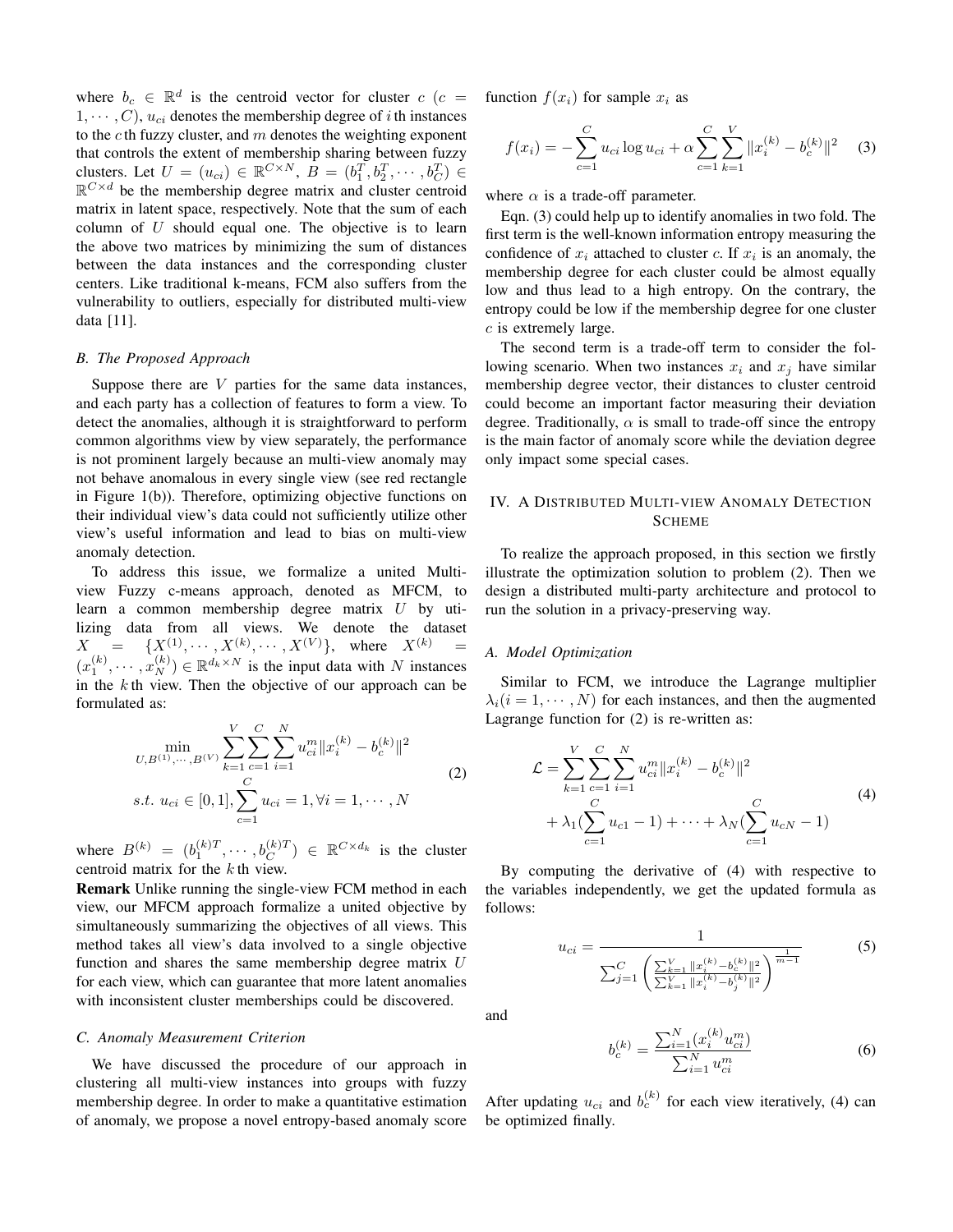Algorithm 1 Distributed Optimization for Multi-view Anomaly Detection (DOMAD)

**Input:** Data matrices  $X = \{X^{(1)}, \dots, X^{(k)}, \dots, X^{(V)}\},\$ each party with  $X^{(k)}$ . Output: Binary anomaly label vector Y. Initialize  $U, \lambda_i, m, \alpha$  for all parties. For each party with  $X^{(k)}$ ,  $k = 1, \dots, V$ , run the following steps: while not converged in each iteration do for cluster  $c = 1, \dots, C$  do Calculate  $b_c^{(k)}$  by Eqn. (6); for instance  $i = 1, \dots, N$  do Calculate and store the distance  $||x_i^{(k)} - b_c^{(k)}||^2$ into a matrix  $D^{(k)}$ ; Broadcast  $D^{(k)}$  to other parties; Collect other parties' distance matrix; for cluster  $c = 1, \dots, C$  do for instance  $i = 1, \dots, N$  do Calculate  $u_{ci}$  by Eqn. (5); Calculate the anomaly scores for all instances by (3); Generate the binary anomaly label Y, if  $f(i) > \tau$ ,  $Y(i) = 0$ ;

*B. Multi-party Protocol*

otherwise,  $Y(i) = 1$ ;

Note that for the multi-party scenario, the calculation of  $b_c^{(k)}$ in (6) can be performed in each party once the acquisition of the value of U. However, to calculate  $u_{ci}$  in (5), one need to collect all the distances between  $x_i^{(k)}$  and  $b_j^{(k)}$  for all clusters in each view  $k$ . For the privacy issues, every party can not share their data to others, but only share the resultant distances  $||x_i^{(k)} - b_c^{(k)}||^2$  to other parties. This is secure since even through a malicious party know other parties' centroid vector they could not calculate their exact values.

There are two ways to calculate and share  $u_{ci}$ . The first one is to introduce an independent third-party in charge of collecting all distances shared. After calculating the membership degree matrix  $U$ , it distributes  $U$  to all parties. Another way is to utilize the broadcast mechanism among all parties to share their distances to others at each iteration. We adopt the latter scheme and summarize the protocol into an algorithm as shown in in Algorithm 1.

## V. PERFORMANCE EVALUATION

In order to illustrate the effectiveness of the proposed method for anomaly detection in distributed multi-view data, three benchmark data sets from the UCI Machine Learning Repository [29] have been selected, i.e, *iris*, *breast-wdbc* and *ionosphere*. These data sets are not multi-view data sets. Thus we simulate multi-view data following the approach in [16], [17], [7]. To generate multi-view data sets, the collection of features in each data set is divided into two subsets, where each subset of features and the corresponding feature values are considered as one view of the data. A summary of the resulting data sets is shown in Table I.

TABLE I A SUMMERY OF THE DATA SETS USED

|                                 | Iris | Breast-wdbc | Ionosphere |
|---------------------------------|------|-------------|------------|
| Number of Features              |      | 32          | 34         |
| Number of Classes               |      |             |            |
| Number of Instances             | 150  | 569         | 351        |
| Number of Views                 |      |             |            |
| Number of Features in Each View | 2    | 16          |            |

Two types of outliers, i.e., class-outlier and attribute-outlier are considered in the experiments. Class-outlier is an outlier that exhibits inconsistent characteristics (e.g., cluster membership) across different views. Attribute-outlier is an outlier that exhibits consistent abnormal behaviors in each view. In order to generate these two types of outliers, the following two steps of data-processing have been adopted:

- 1) For class-outliers, take two objects from two different classes and swap the subsets in one view but not in the other  $[16]$ ;
- 2) For attribute-outliers, a sample is randomly selected, and its features in all views are replaced by random values [7].

This is the first work on distributed multi-view anomaly detection, to the best of our knowledge. To validate the performance of the proposed DOMAD method, we compare it with four centralized multi-view anomaly detection baselines as follows:

- Direct Robust Matrix Factorization (DRMF) [30] projects multiple views into a matrix and follows a single-view anomaly detection approach.
- Low-Rank Representation (LRR) [31] is also a representative anomaly detection method for single-view data. We merge multiple views into a single view to detect anomalies.
- HOrizontal Anomaly Detection (HOAD) [16] is a clusterbased multi-view anomaly detection method finding the inconsistency instances among multiple views.
- Anomaly detection using Affinity Propagation (AP) [17] proposed two affinity matrices and presented four anomaly measurement strategies for multi-view anomaly detection.

Receiver Operating Characteristic (ROC) curve is commonly used to show the trade-off between the True Positive Rate (TPR) and the False Positive Rate of an algorithm. The TPR and FPR are defined as  $TPR = TP/(TP + FN)$  and  $FPR = FP/(TP + TN)$ , where TP, FN, TN and FP represent true positives, false negatives, true negatives, and false positives, respectively. In this experiment, the positives are either class-outliers or attribute-outliers generated by the two steps mentioned above. Furthermore, the Area Under ROC Curve (AUC) is employed in the experiment to evaluate the general performance of the proposed methods.

In order to compare the results with [17], [16], the outliers are generated randomly for 50 times for each data set.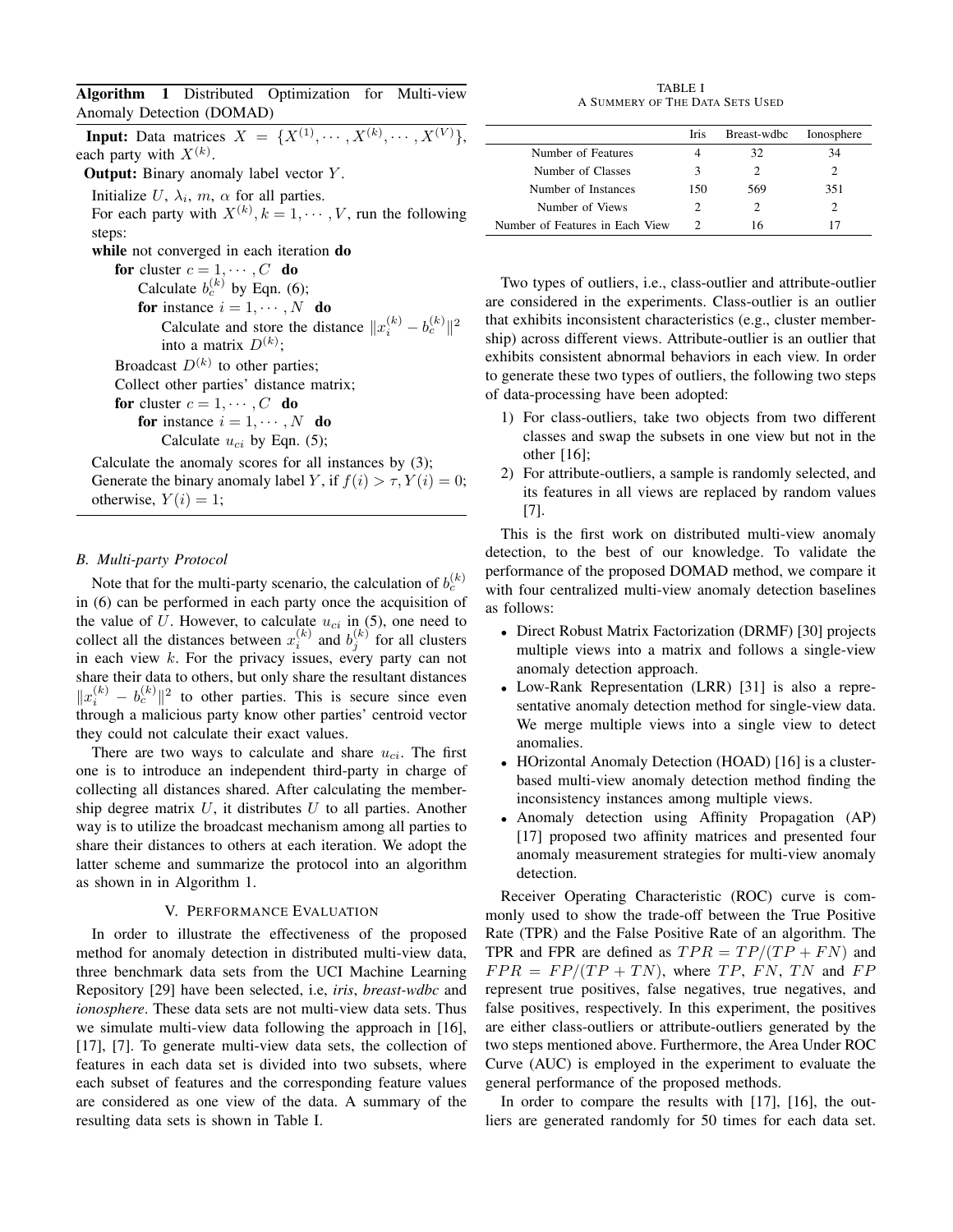Therefore, each entry of averaged result and standard deviation in Table II is reported based on 50 times of assessments. To simulate the real-world applications in different circumstances, we conduct three settings by mixing both outliers with different ratios: (1) 2% class-outlier of the total sample number + 8% attribute-outlier of the total sample number, represented in format "DatasetName-2-8"; (2) 5% class-outlier + 5% attribute-outlier in format DatasetName-5-5; (3) 8% class-outlier + 2% attribute-outlier in format DatasetName-8- 2. The number of clusters in DOMAD is set to the number of classes in each data sets and the value of  $\alpha$  is set to  $0.5 \times 10^{-3}$ .

Table II reports the AUC values on  $3 \times 3$  data sets with different outlier settings. It can be seen from Table II that the proposed method DOMAD generally outperforms the other methods when the class-attribute outlier rate is low. Specifically, in the experiments with "-2-8" configuration, DOMAD performs better than other methods significantly. However, in the experiments with "-8-2" configuration, the method proposed in [17] achieved the best performance on two of the three tested data sets.

As it can be seen from Table II and Fig. 2 that the proposed DOMAD achieves better results when dealing with attributeoutliers than that on class-outliers. This is mainly because the proposed algorithm is not regularized neither for individual views nor individual clusters. This problem opens up an avenue for significant further investigation in fuzzy clustering approaches for multi-view anomaly detection.

Since the number of data views  $k$  is usually pre-defined in practical problems, the only major parameter in the proposed DOMAD algorithm is  $\alpha$  (in Eqn. (3)). In order to evaluate the robustness and stability of DOMAD against the change of  $\alpha$  and k, Fig. 3(a) is provided to show the average AUC values (of 50 runs) with respect to the changing values of  $\alpha$ with a step of  $10^{-n}$ ,  $n = \{-4, -3, \dots, 3\}$ . Figure 3(b) shows the ROC curves of DOMAD on the Breast-wdbc-5-5 data set with different numbers of data views. It can be seen from them that the performance of DOMAD in these settings are relatively steady. Therefore, we chose  $\alpha = 0.5 \times 10^{-3}$  in the experiments of this paper and recommend it as the default value in practice. It is worth noticing that since the trends of average AUC values(and ROC curves) with respect to different values  $\alpha$  (and k, respectively) are similar on the 3 testing data sets, only the results on the breast data set are presented.

## VI. CONCLUSION

In this paper, we propose a novel fuzzy anomaly detection approach for distributed multi-view data , named DOMAD. With this approach, we utilize a fuzzy clustering method to simultaneously learn a membership degree matrix for each view and then detects anomalies for all parties. DOMAD can be performed independently on each parties under a multi-party protocol and thus can prevent information leakage from their private data. Finally we devise an novel anomaly detection criterion to quantify the abnormal score from the shared membership degree matrix. Extensive experiments on real world



Fig. 2. Results of ROC

datasets demonstrate the effectiveness of our approach on detecting multi-view anomalies privately and collaboratively.

## VII. ACKNOWLEDGEMENT

This work was supported in part by the Natural Science Foundation of Hebei Province under Grant F2016502069, and in part by the National Natural Science Foundation of China under Grant 61502168.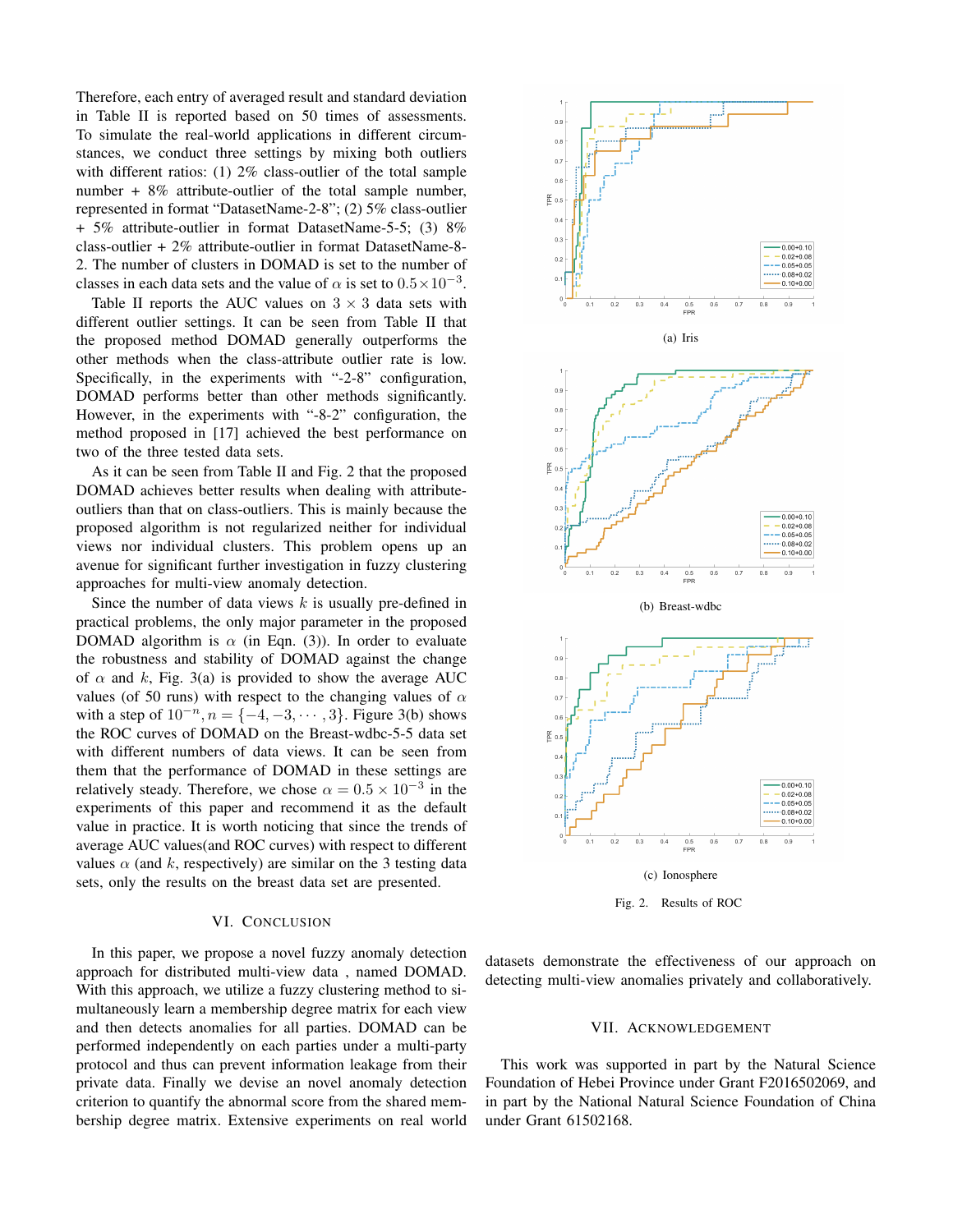TABLE II RESULTS OF AUC

| Data Set        | <b>DRMF[30]</b>   | LRR[31]         | HOAD[16]        | AP[17]          | DOMAD(this paper) |
|-----------------|-------------------|-----------------|-----------------|-----------------|-------------------|
| $Iris-2-8$      | $0.749 \pm 0.044$ | $0.779 + 0.062$ | $0.167 + 0.057$ | $0.326 + 0.027$ | $0.904 + 0.032$   |
| Iris- $5-5$     | $0.714 + 0.038$   | $0.762 + 0.107$ | $0.309 + 0.062$ | $0.630 + 0.021$ | $0.894 + 0.040$   |
| $Iris-8-2$      | $0.651 + 0.037$   | $0.740 + 0.100$ | $0.430 + 0.055$ | $0.840 + 0.021$ | $0.864 + 0.051$   |
| Breast-wdbc-2-8 | $0.764 + 0.013$   | $0.586 + 0.037$ | $0.555 + 0.072$ | $0.293 + 0.012$ | $0.874 + 0.015$   |
| Breast-wdbc-5-5 | $0.708 + 0.034$   | $0.493 + 0.017$ | $0.586 + 0.061$ | $0.532 + 0.024$ | $0.772 + 0.031$   |
| Breast-wdbc-8-2 | $0.684 + 0.024$   | $0.508 + 0.043$ | $0.634 + 0.046$ | $0.693 + 0.023$ | $0.636 + 0.040$   |
| Ionosphere-2-8  | $0.705 \pm 0.029$ | $0.699 + 0.025$ | $0.446 + 0.074$ | $0.632 + 0.033$ | $0.865 + 0.028$   |
| Ionosphere-5-5  | $0.676 + 0.040$   | $0.627 + 0.029$ | $0.422 + 0.051$ | $0.761 + 0.025$ | $0.736 + 0.043$   |
| Ionosphere-8-2  | $0.634 \pm 0.023$ | $0.511 + 0.014$ | $0.448 + 0.041$ | $0.822 + 0.030$ | $0.620 \pm 0.053$ |
|                 |                   |                 |                 |                 |                   |



(a) Average AUC Values with  $\alpha$  Changing



(b) ROC of Breast-wdbc-5-5 with Number of View  $k$  Changing

Fig. 3. Test of Robustness on Breast-wdbc Data Set.

### **REFERENCES**

- [1] C. Tsang, S. Kwong, and H. Wang, "Anomaly intrusion detection using multi-objective genetic fuzzy system and agent-based evolutionary computation framework," in *Proceedings of the 5th IEEE International Conference on Data Mining*, 2005, pp. 789–792.
- [2] S. Fakhraei, J. Foulds, M. Shashanka, and L. Getoor, "Collective spammer detection in evolving multi-relational social networks," in *Proceedings of the 21th ACM SIGKDD International Conference on Knowledge Discovery and Data Mining*, 2015, pp. 1769–1778.
- [3] H. Wang, H. Wen, F. Yi, H. Zhu, and L. Sun, "Road traffic anomaly detection via collaborative path inference from GPS snippets," *Sensors*, vol. 17, no. 3, p. 550, 2017.
- [4] B. Schölkopf, J. C. Platt, J. Shawe-Taylor, A. J. Smola, and R. C. Williamson, "Estimating the support of a high-dimensional distribution," *Neural computation*, vol. 13, no. 7, pp. 1443–1471, 2001.
- [5] Y. Song, Z. Wen, C.-Y. Lin, and R. Davis, "One-class conditional random fields for sequential anomaly detection," in *Proceedings of the Twenty-Third international joint conference on Artificial Intelligence*, 2013, pp. 1685–1691.
- [6] F. T. Liu, K. M. Ting, and Z.-H. Zhou, "Isolation-based anomaly detection," *ACM Transactions on Knowledge Discovery from Data*, vol. 6, no. 1, p. 3, 2012.
- [7] H. Zhao and Y. Fu, "Dual-regularized multi-view outlier detection," in *Proceedings of the Twenty-Fourth International Joint Conference on Artificial Intelligence*, 2015, pp. 4077–4083.
- [8] K. Das, K. Bhaduri, and P. Votava, "Distributed anomaly detection using 1-class SVM for vertically partitioned data," *Statistical Analysis and Data Mining*, vol. 4, no. 4, pp. 393–406, 2011.
- [9] M. Stolpe, K. Bhaduri, K. Das, and K. Morik, "Anomaly detection in vertically partitioned data by distributed core vector machines," in *Proceedings of the Machine Learning and Knowledge Discovery in Databases - European Conference*, 2013, pp. 321–336.
- [10] C. O'Reilly, A. Gluhak, and M. A. Imran, "Distributed anomaly detection using minimum volume elliptical principal component analysis," *IEEE Transactions on Knowledge Data Engineering*, vol. 28, no. 9, pp. 2320–2333, 2016.
- [11] S. Bickel and T. Scheffer, "Multi-view clustering," in *Proceedings of the 4th IEEE International Conference on Data Mining, 1-4 November 2004, Brighton, UK*, 2004, pp. 19–26.
- [12] E. Bruno and S. Marchand-Maillet, "Multiview clustering: a late fusion approach using latent models," in *Proceedings of the 32nd Annual International ACM SIGIR Conference on Research and Development in Information Retrieval*, 2009, pp. 736–737.
- [13] K. Chaudhuri, S. M. Kakade, K. Livescu, and K. Sridharan, "Multiview clustering via canonical correlation analysis," in *Proceedings of the 26th Annual International Conference on Machine Learning*, 2009, pp. 129–136.
- [14] Y. Kanzawa, "Fuzzy clustering based on  $\alpha$ -divergence for spherical data and for categorical multivariate data," in *Proceedings of the 2015 IEEE International Conference on Fuzzy Systems*, 2015, pp. 1–8.
- [15] K. Honda, T. Oda, and A. Notsu, "Fuzzy co-clustering of vertically partitioned cooccurrence data with privacy consideration," in *Proceedings of the 2014 IEEE International Conference on Fuzzy Systems*, 2014, pp. 2500–2504.
- [16] J. Gao, W. Fan, D. S. Turaga, S. Parthasarathy, and J. Han, "A spectral framework for detecting inconsistency across multi-source object relationships," in *Proceedings of the 11th IEEE International Conference on Data Mining*, 2011, pp. 1050–1055.